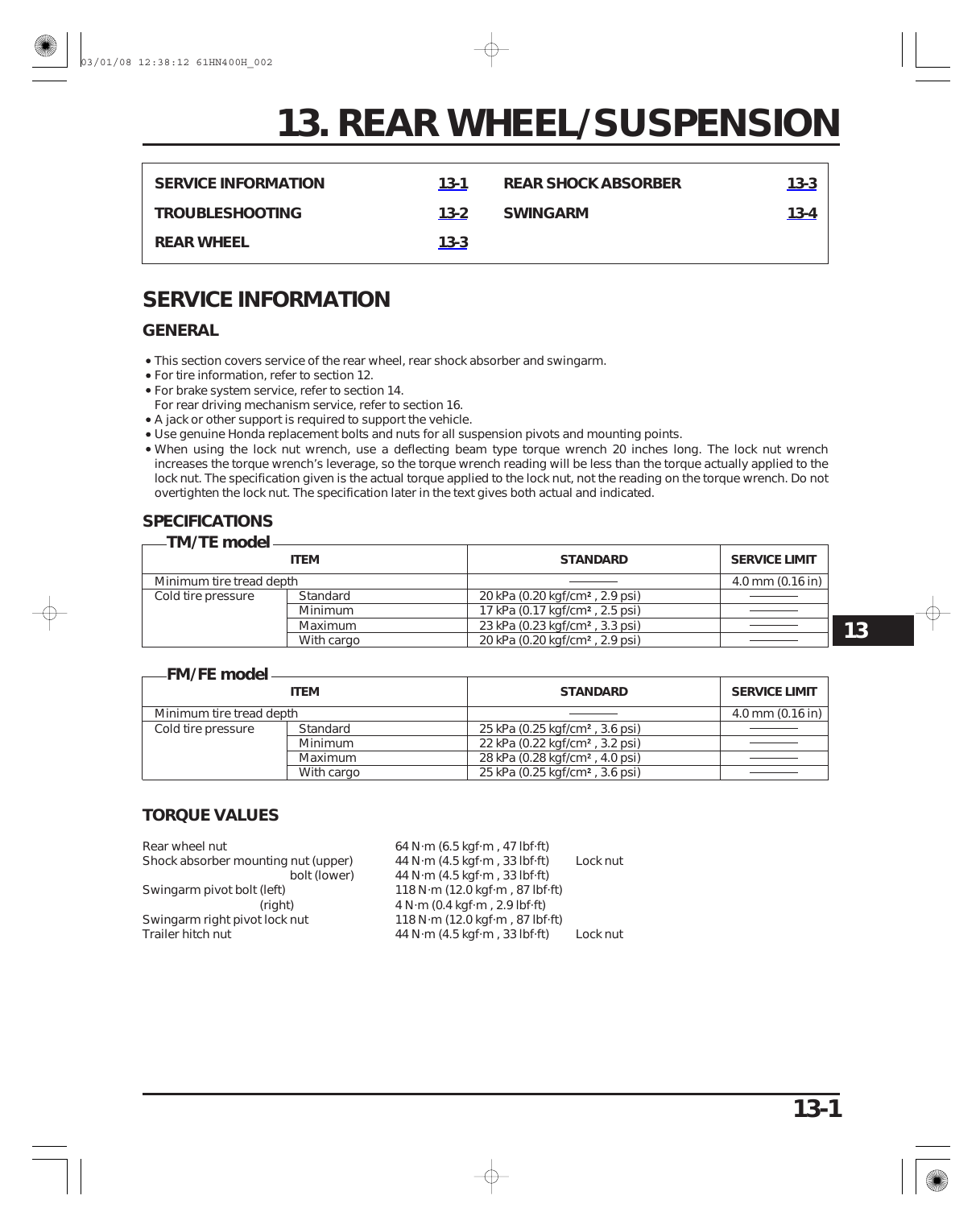# <span id="page-1-0"></span>**TOOLS**

Attachment, 22  $\times$  24 mm Attachment, 28  $\times$  30 mm Attachment, 37  $\times$  40 mm Adjustable bearing puller, 24 $-$ 40 mm Bearing remover, 17 mm Remover handle Remover weight Driver Pilot, 17 mm Pilot, 20 mm Lock nut wrench

use with commercially available  $3/8$ <sup> $\%$ </sup>  $\times$  16 slide hammer 07936-3710300 07936-3710100 07936-371020A or 07936-3710200 07949-3710001 07746-0010800 07946-1870100 07746-0010200 07746-0040400 07746-0040500 07908-4690003 07736-A01000B or 07736-A01000A (U.S.A. only)

# **TROUBLESHOOTING**

#### **Rear wheel wobbling**

- Bent rim
- Worn or damaged rear axle bearings
- Faulty rear tire
- Axle fastener not tightened properly
- Faulty swingarm pivot bearings

#### **Rear wheel turns hard**

- Faulty rear axle bearings
- Bent rear axle
- Rear brake drag

#### **Soft suspension**

- Weak shock absorber spring
- Oil leakage from damper unit

#### **Hard suspension**

- Damaged rear suspension pivot bearing or bushing
- Damaged swingarm pivot bearing
- Improperly tightened swingarm pivot

#### **Rear suspension noise**

- Faulty rear shock absorber
- Loose rear suspension fasteners
- Worn rear suspension pivot bearing or bushing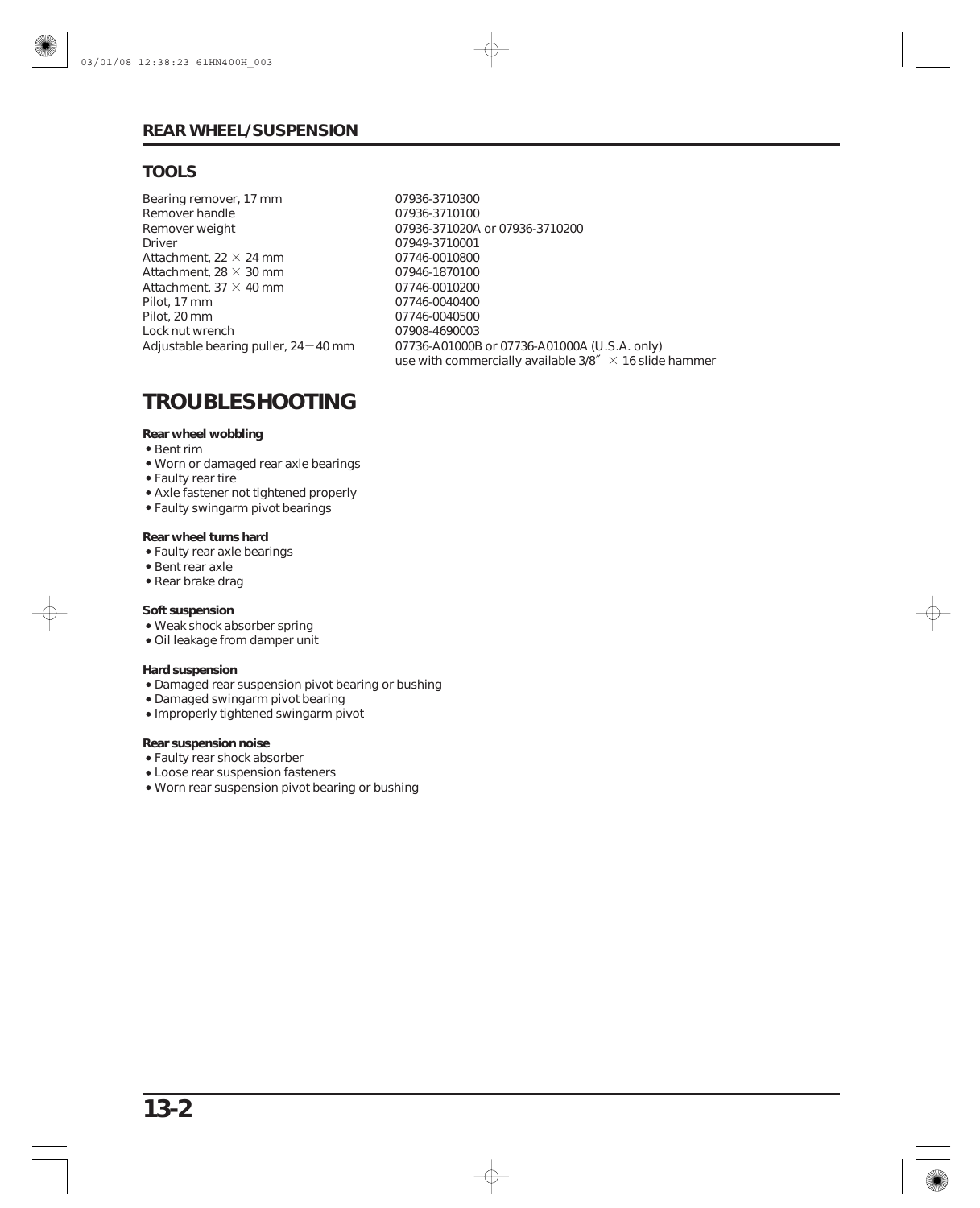# <span id="page-2-0"></span>**REAR WHEEL**

## **REMOVAL**

Loosen the wheel nuts.

Support the vehicle with a support block to raise the rear wheels off the ground. Remove the nuts and wheel.

For tire removal/installation and repair, refer to section 12.

## **INSTALLATION**

Install the wheel with the arrow mark facing in the normal rotating direction.

NOTE:

Do not interchange the left and right tires.

Install the wheel nuts with the tapered side facing inward and tighten them.

**TORQUE:** 64 N·m (6.5 kgf·m , 47 lbf·ft)





# **REAR SHOCK ABSORBER**

# **REMOVAL**

Support the vehicle with a support block to raise the rear wheels off the ground.

Support the swingarm and remove mounting nut, bolts and the shock absorber.



## **INSPECTION**

Be careful not to Remove the lower pivot collar and check the needle lose the needle bearing, pivot collar, dust seals and upper pivot rollers of the bushing for wear or damage.

bearing. Check the damper unit for leakage or other damage. Replace the shock absorber assembly if necessary.

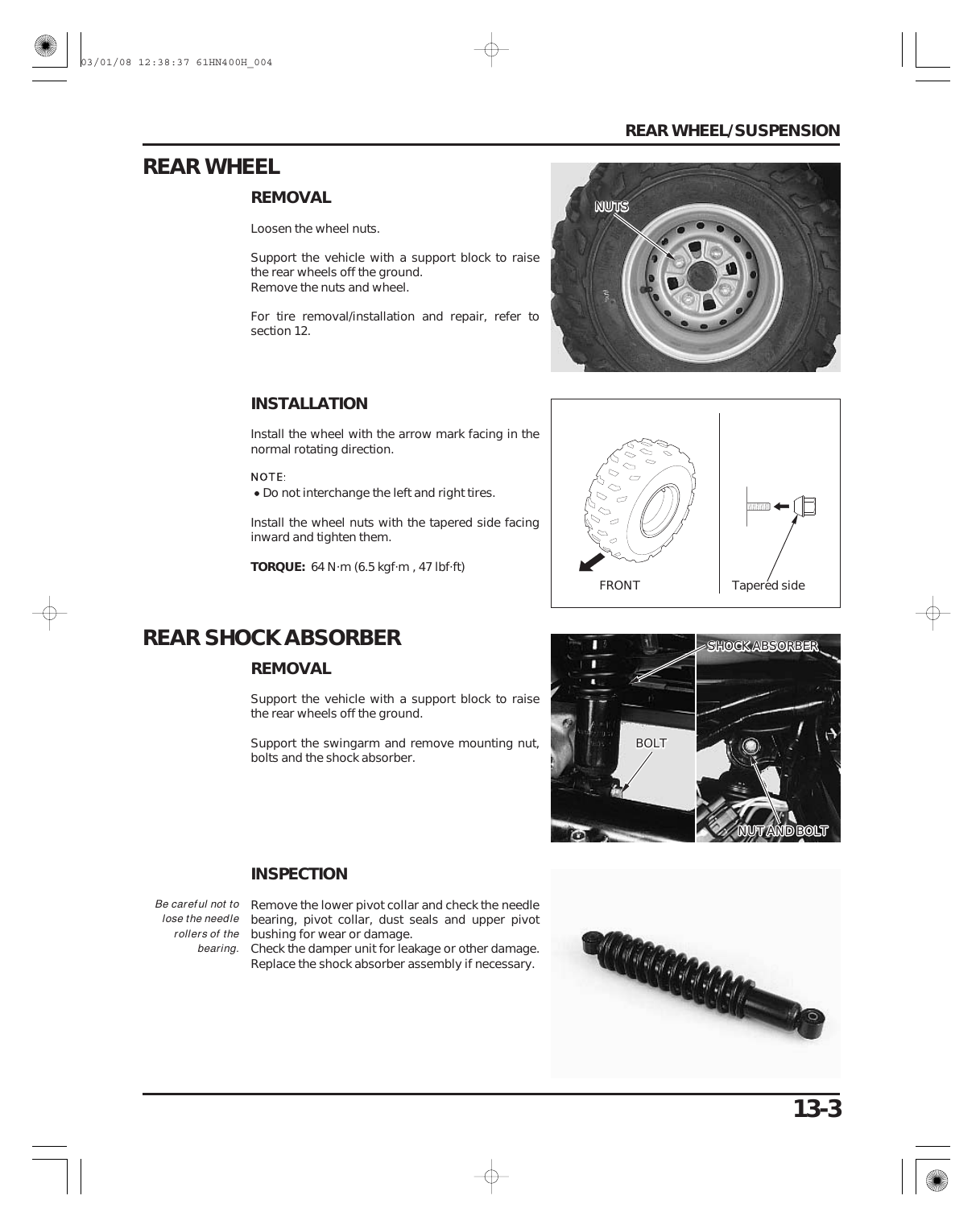## <span id="page-3-0"></span>**INSTALLATION**

Set the shock absorber into the frame and swingarm, then install the upper bolts from the left side and the lower bolt from the right side.

Install a new upper mounting nuts and tighten the nut and bolt.

**TORQUE: Upper/Lower:** 44 N·m (4.5 kgf·m , 33 lbf·ft)





# **SWINGARM**

## **REMOVAL**

Remove the final gear case (section 16).

- breather tubes from the clamps - shock absorber lower mounting bolt Support the swingarm and remove the following:



**13-4**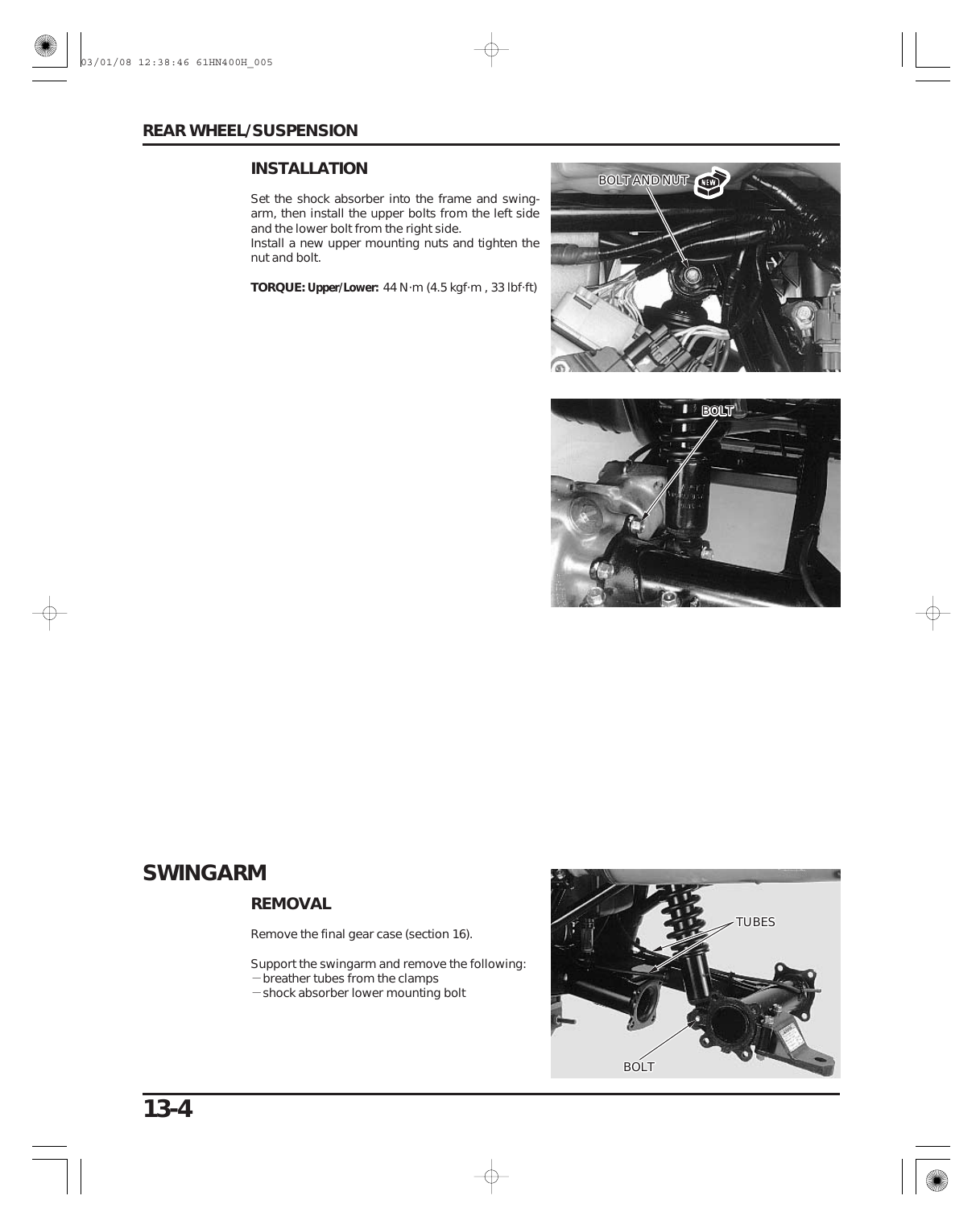Remove left and right pivot caps.

Loosen the joint boot band screw.





Loosen the right pivot lock nut and remove it.

**TOOL: Lock nut wrench**

07908-4690003







Remove the universal joint.

Check the joint boots for tears or other damage.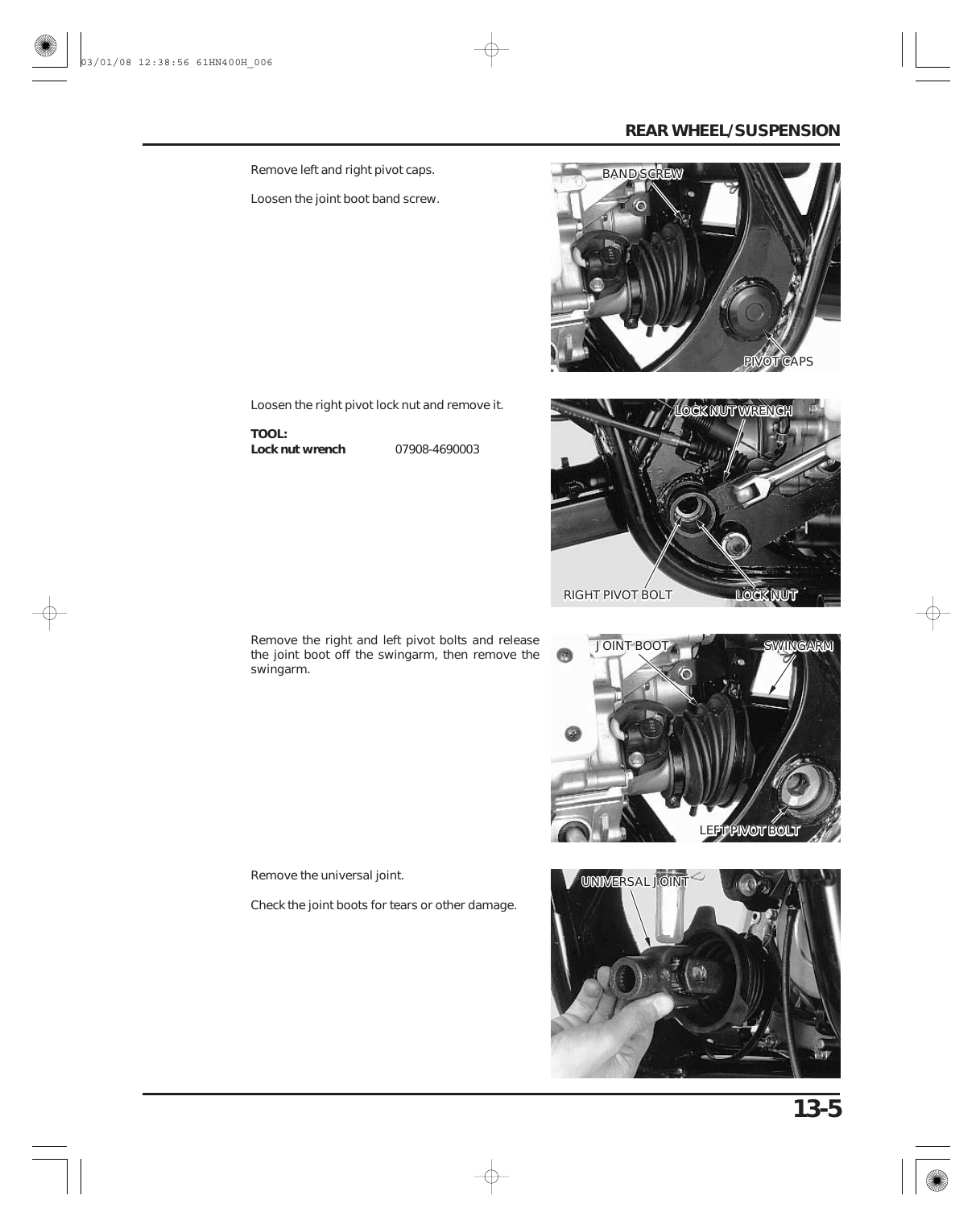#### **INSPECTION**

*Both bearings,* Remove the dust seals. *is damaged or* the pivot. worn.

outer races and Check the dust seals for wear or damage. grease holders Turn the inner race of each bearing with your finger. must be replaced The bearings should turn smoothly and quietly. as a set if any part Also check that the bearing outer race fits tightly in



BEARING

#### **BEARING REPLACEMENT**

Remove the pivot bearing using the special tools.

**TOOLS: Bearing remover, 17 mm** 07936-3710300 **Remover handle Remover weight** 07936-3710100 07936-371020A or 07936-3710200



Drive the grease holder into the swingarm to remove it.

× **Attachment, 28 30 mm** 07946-1870100 **TOOLS: Driver** 07749-0010000



commercially available 3/8 in  $\times$  16 sliding hammer Pull the outer race out of the swingarm using a and the special tool.

24–40 mm **TOOL: Adjustable bearing puller,**

07736-A01000B or 07736-A01000A (U.S.A. only)

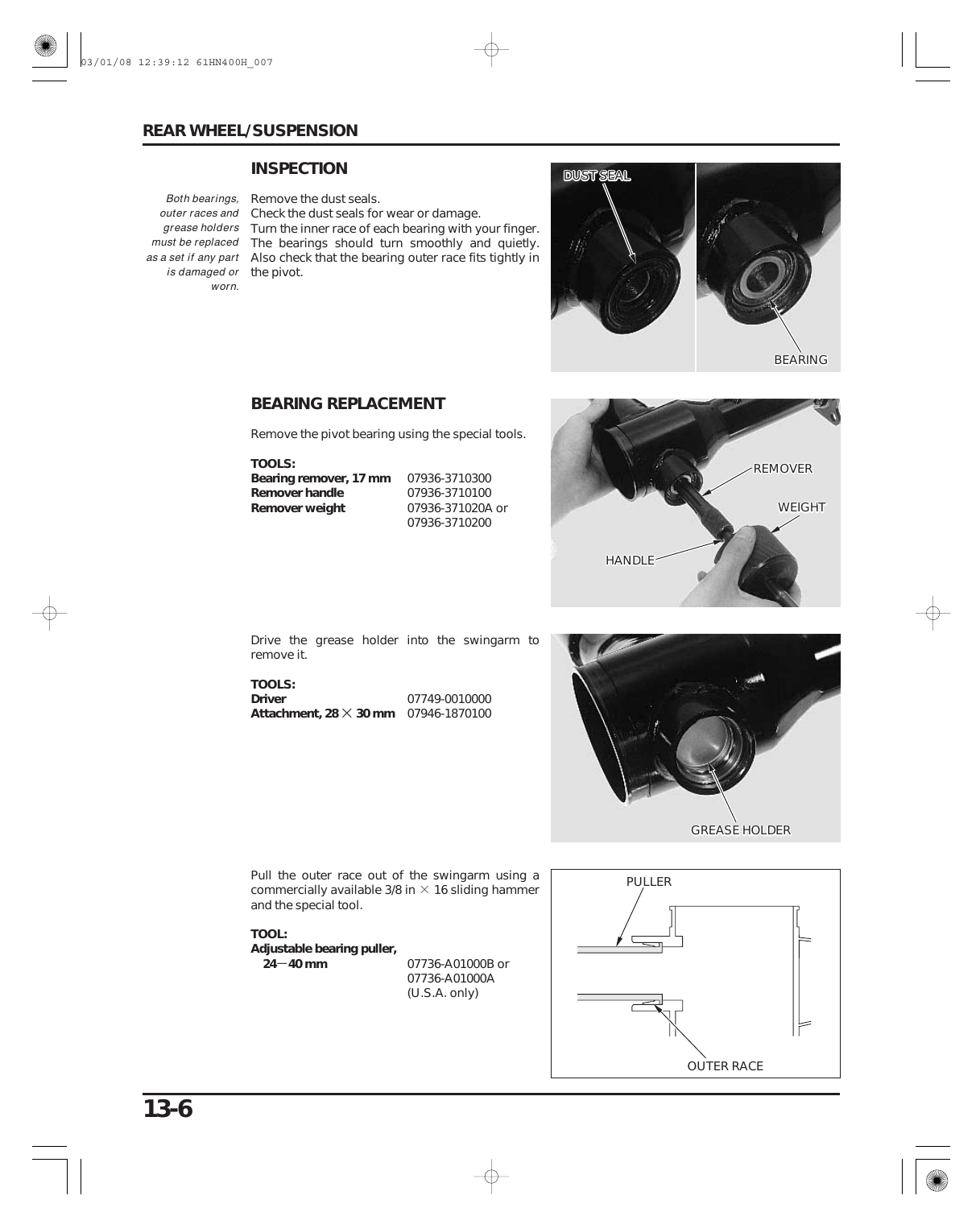Install the grease holder into the swingarm pivot. Drive in a new bearing squarely until it is fully seated.

× **Attachment, 37 40 mm** 07746-0010200 **TOOLS: Driver Pilot, 17 mm** 07749-0010000 07746-0040400



Pack 3 g (0.1 oz) of grease into each bearing cavity and grease holder.

Apply grease to new dust seal lips and install them into the swingarm pivot until they are flush with the pivot end, using the same tools.



# **INSTALLATION**

Apply molybdenum disulfide grease to the output shaft spline and install the universal joint onto the output shaft.



Set the swingarm into the frame and install the left and right pivot bolts.

Tighten the left pivot bolt.

**TORQUE:** 118 N·m (12.0 kgf·m , 87 lbf·ft)

Tighten the right pivot bolt.

**TORQUE:** 4 N·m (0.4 kgf·m , 2.9 lbf·ft)

Move the swingarm up and down several times to seat the pivot bearings. Retighten the pivot bolts to the same torque.

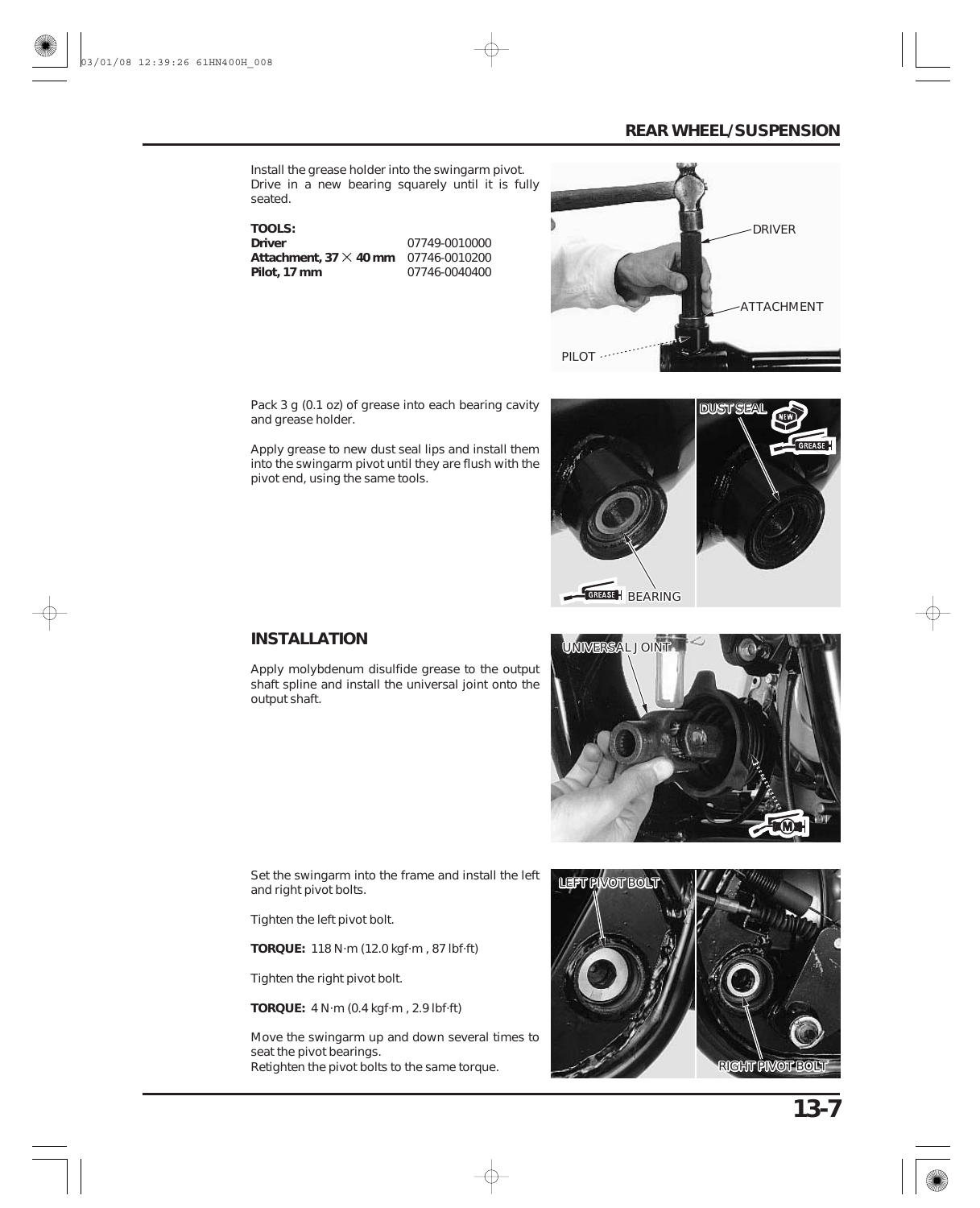Tighten the right pivot lock nut while holding the pivot bolt.

**TOOL: Lock nut wrench**

07908-4690003

**Indicated:** 107 N·m (10.9 kgf·m , 79 lbf·ft)

**TORQUE: Actual:** 118 N·m (12.0 kgf·m , 87 lbf·ft) Refer to torque wrench reading information on [page](#page-0-0) 13-1 ''Service Information''.

Install the joint boot over the swingarm securely.

Position the screw of the boot band facing up as shown and tighten it.

**NOUT WA** 







Connect the swingarm onto the shock absorber and tighten the mounting bolt.

Install the left and right pivot caps securely.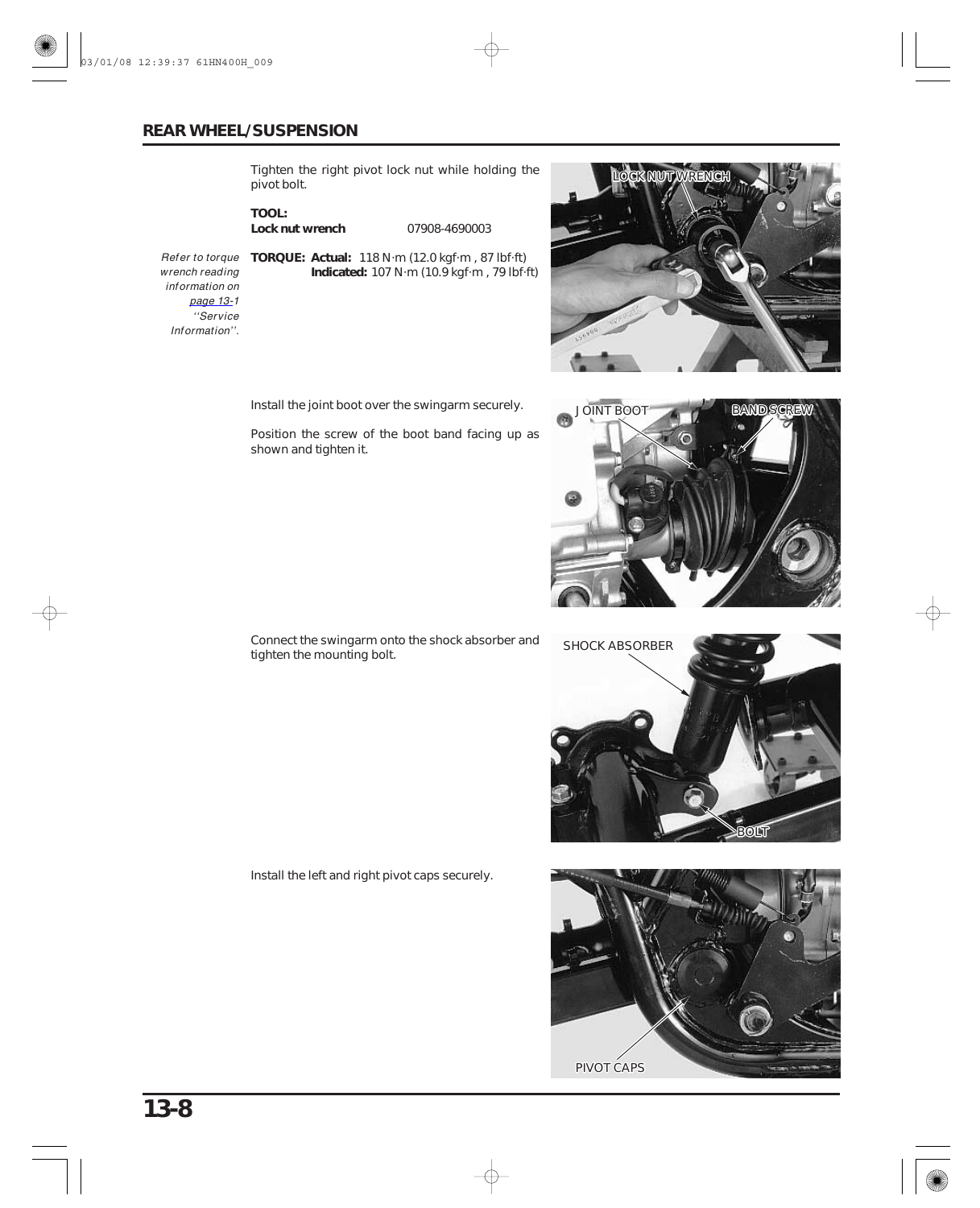Route the breather tubes properly [\(page 1-22\) a](#page-21-0)nd secure them with the clamps.